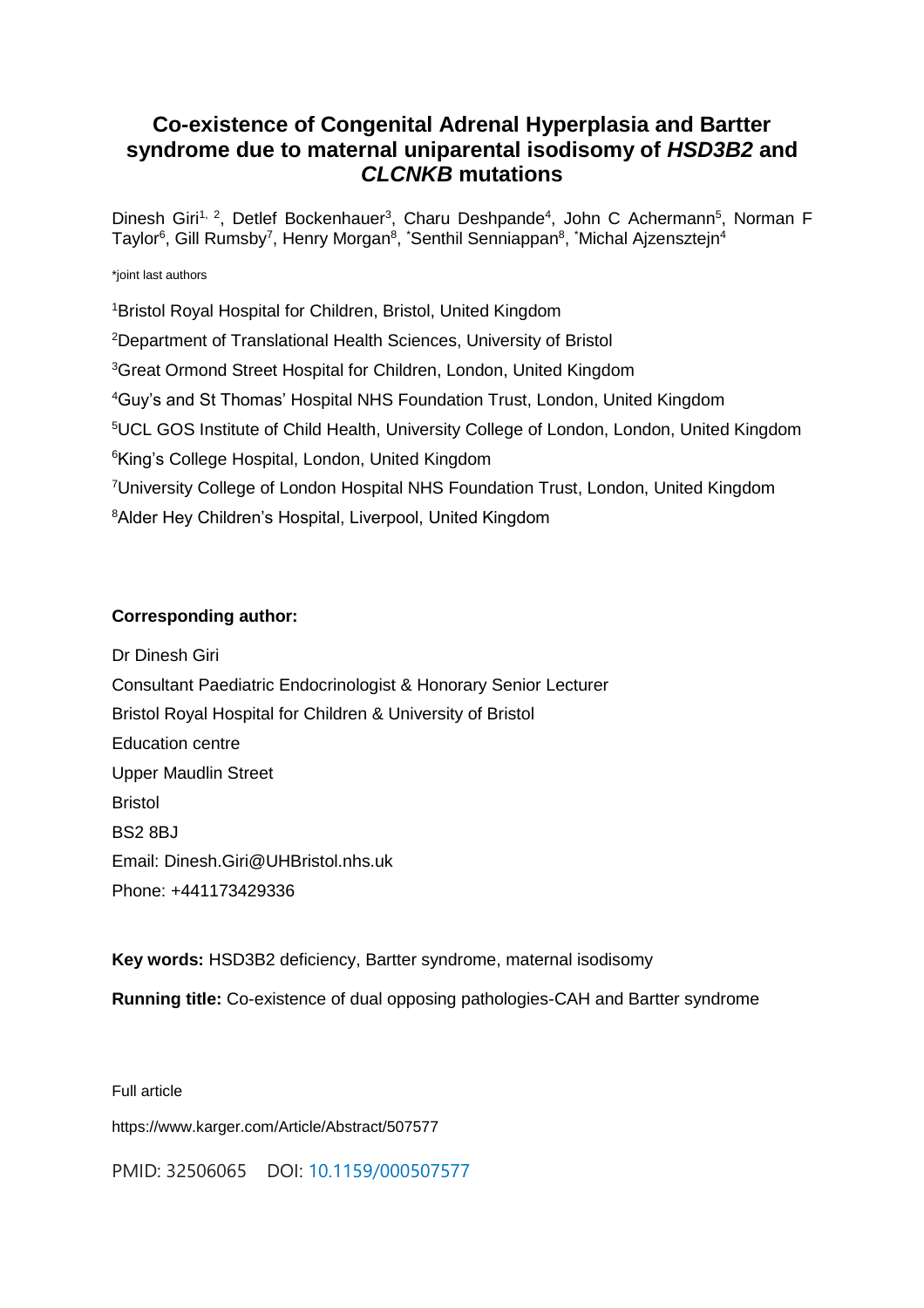## **Established facts**

- HSD3B2 enzyme deficiency is one of the rarest forms of congenital adrenal hyperplasia associated with salt-wasting due to hypoaldosteronism, hypoglycaemia due to glucocorticoid deficiency and undervirilisation of the external genitalia in genotypic males due to androgen deficiency.
- Bartter syndrome causes hypokalemic, hypochloraemic metabolic alkalosis by activation of the renin-angiotensin system.

## **Novel insights**

- The co-existence of HSD3B2 enzyme deficiency and Bartter syndrome can result in a state of persistent hypokalemic alkalosis suggestive of high mineralocorticoid activity.
- Identification of a rare homozygous mutation in an offspring of nonconsanguineous parents should raise suspicion of uniparental isodisomy.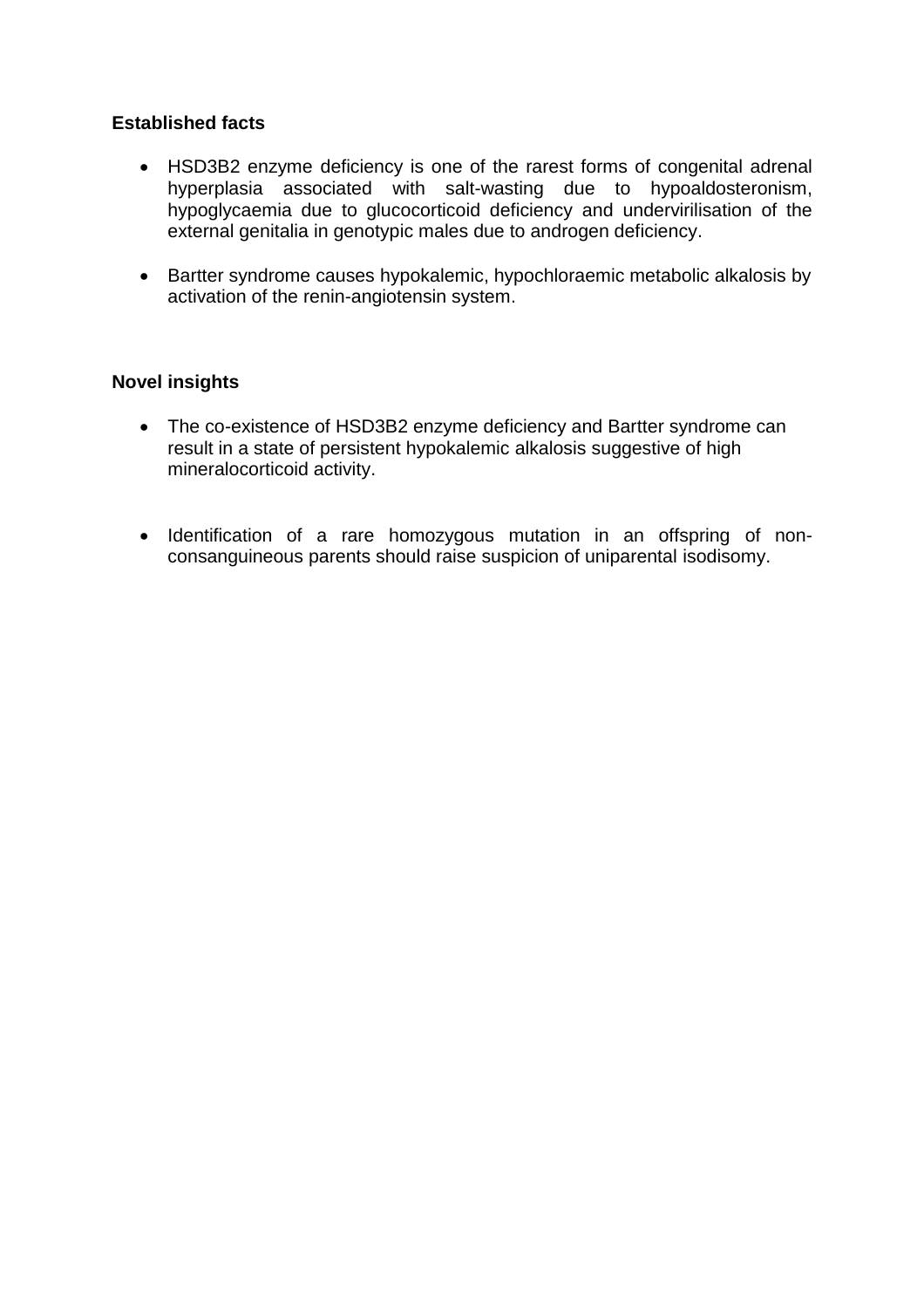#### **Abstract**

#### **Introduction:**

We present a patient with co-existence of 3β-Hydroxysteroid dehydrogenase type 2 (HSD3B2) deficiency and Bartter Syndrome, a unique dual combination of opposing pathologies that has not been reported previously in the literature.

### **Case:**

A female infant (46,XX) born at 34/40 weeks' gestation, weighing 2.67Kg (−1.54 SDS) to non-consanguineous parents presented on day four of life with significant weight loss. Subsequent investigations revealed hyponatraemia, hypochloraemia, metabolic alkalosis, elevated 17–hydroxyprogesterone, ACTH and renin. Urine steroid profile suggested HSD3B2 deficiency, which was confirmed by the identification of a homozygous *HSD3B2* mutation. Due to the persistence of the hypochloraemic and hypokalemic alkalosis an underlying renal tubulopathy was suspected. Sequence analysis of a targeted tubulopathy gene panel revealed a homozygous deletion in *CLCNKB*, consistent with Bartter syndrome type 3. The mother was found to be heterozygous for both mutations in *HSD3B2* and *CLCNKB* and the father negative for both. Single nucleotide polymorphism microarray analysis confirmed 2 segments of homozygosity on chromosome 1 of maternal ancestry, encompassing both *HSD3B2* and *CLCKNB*.

#### **Discussion:**

Identification of a homozygous rare mutation in an offspring of non-consanguineous parents should raise suspicion of uniparental disomy, especially if the phenotype is unusual, potentially encompassing more than one disorder. The persistence of hypokalemic alkalosis, the biochemical fingerprint of hyperaldosteronism in a child with a form of CAH in which aldosterone production is severely impaired challenges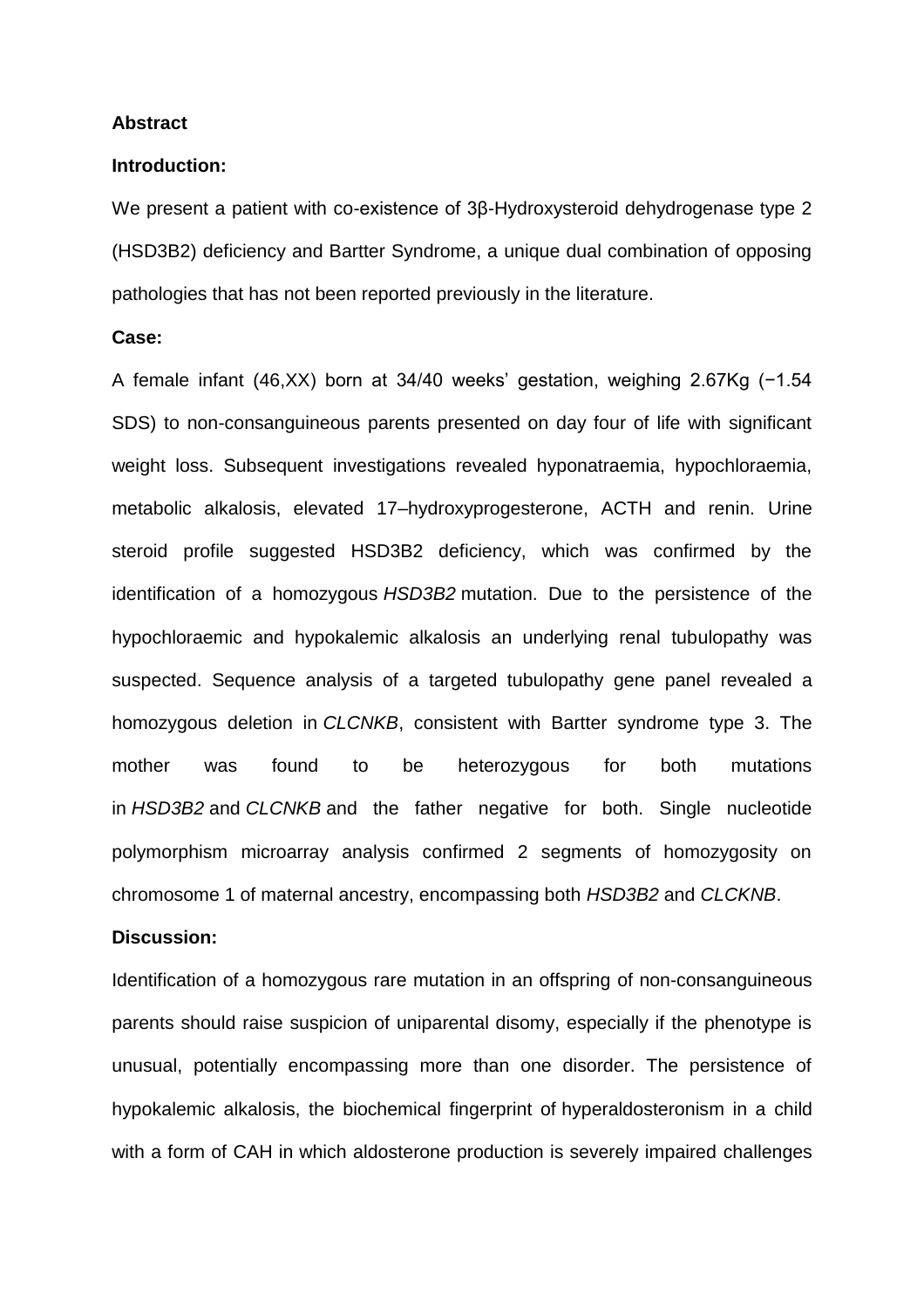our current understanding of mineralocorticoid-mediated effects in the collecting duct.

#### **Introduction**

Congenital Adrenal Hyperplasia (CAH) comprises a group of disorders that are inherited in an autosomal recessive fashion due to deficiencies of enzymes required for cortisol biosynthesis [1]. The majority of CAH (about 90-95%) are due to the deficiency of the 21-hydroxylase enzyme, while HSD3B2 enzyme deficiency is rare. HSD3B2 catalyses the conversion of pregnenolone to progesterone, a precursor of aldosterone and the conversion of 17-hydroxypregnenolone to 17 hydroxyprogesterone, a precursor of cortisol [1]. In addition, it also catalyses the conversion of dehydroepiandrosterone (DHEA) to androstenedione, a precursor of testosterone [1]. HSD3B2 is encoded by *HSD3B2,* with recessive loss-of-function mutations resulting in various degrees of salt-wasting in both sexes due to hypoaldosteronism and undervirilisation of the external genitalia in genotypic males due to reduced testosterone biosynthesis [2]. In genotypic females, it can cause mild virilisation due to the accumulation of the androgen DHEA, some of which gives rise to testosterone via conversion to androstenedione by the peripheral HSD3B1 isoform.

Bartter syndrome comprises a group of autosomal recessively inherited disorders, caused by defects in salt transport in the thick ascending loop of Henle (TAL) resulting in marked renal salt wasting. Mutations in six different genes (*SLC12A1, KCNJI, CLCNKB, CLCNKA, BSND* and *MAGED2*) have been implicated in different types of Bartter syndrome, all of which are characterised by severely reduced or absent salt transport across the TAL resulting in hypokalaemic metabolic alkalosis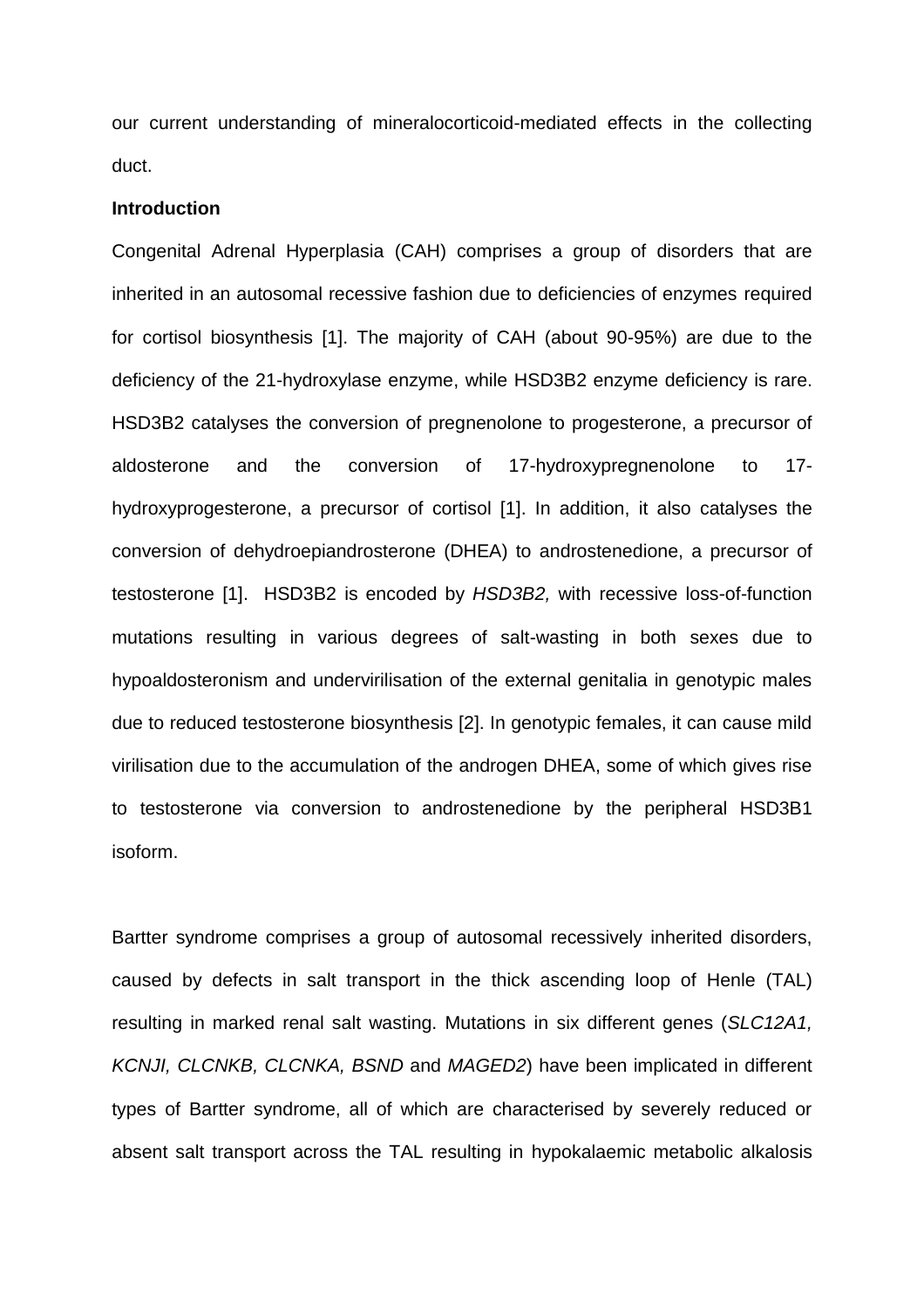and elevated renin and aldosterone, although there may be some variabilities in the phenotype [3].

We present for the first time the co-existence of a unique combination of dual opposing pathologies contributed by the hypoaldosteronism in HSD3B2 enzyme deficiency and hyperreninism in Bartter Syndrome, due to maternal uniparental isodisomy (UPiD) of *HSD3B2* and *CLCNKB* mutations.

#### **Case**

The patient is a baby girl, born at 34 weeks' gestation following spontaneous labour with a birth weight of 2.67kg (-1.54SDS) to a non-consanguineous ethnic white British mother and a British-Afro-Caribbean father. The pregnancy was uncomplicated and the antenatal scans were normal. She presented at 4 days of age with weight loss (12%), jaundice and poor feeding. Her investigations revealed hyponatraemia (127mmol/L), hypochloraemia (87mmol/L), hyperkalaemia (6.8 mmol/L) and metabolic alkalosis (pH 7.54, PCO<sub>2</sub> 4.7kpa, PO<sub>2</sub> 5.2kpa, bicarbonate 29.9mmol/l). Further investigations showed an elevated renin of 2206mU/L (5.4-30), an inappropriately low aldosterone of 169pmol/l (1000-4500 pmol/L) a high ACTH of 553ng/L. These suggested adrenal insufficiency in both mineralocorticoid and glucocorticoid pathways. 17-Hydroxyprogesterone was elevated at >110nmol/L. She had female-typical external genitalia with no ambiguity and a normal female karyotype, 46,XX. Her blood pressure was normal. Other results included DHEAS: 7umol/L (0.9-11.6); the testosterone sample was insufficient. A urine steroid profile on a sample collected on day 12 (Table 1) showed a marked increase in 3β-hydroxy-3-ene steroids relative to cortisol metabolites, consistent with a diagnosis of HSD3B2 enzyme deficiency. She was commenced on hydrocortisone (10mg/m2/day),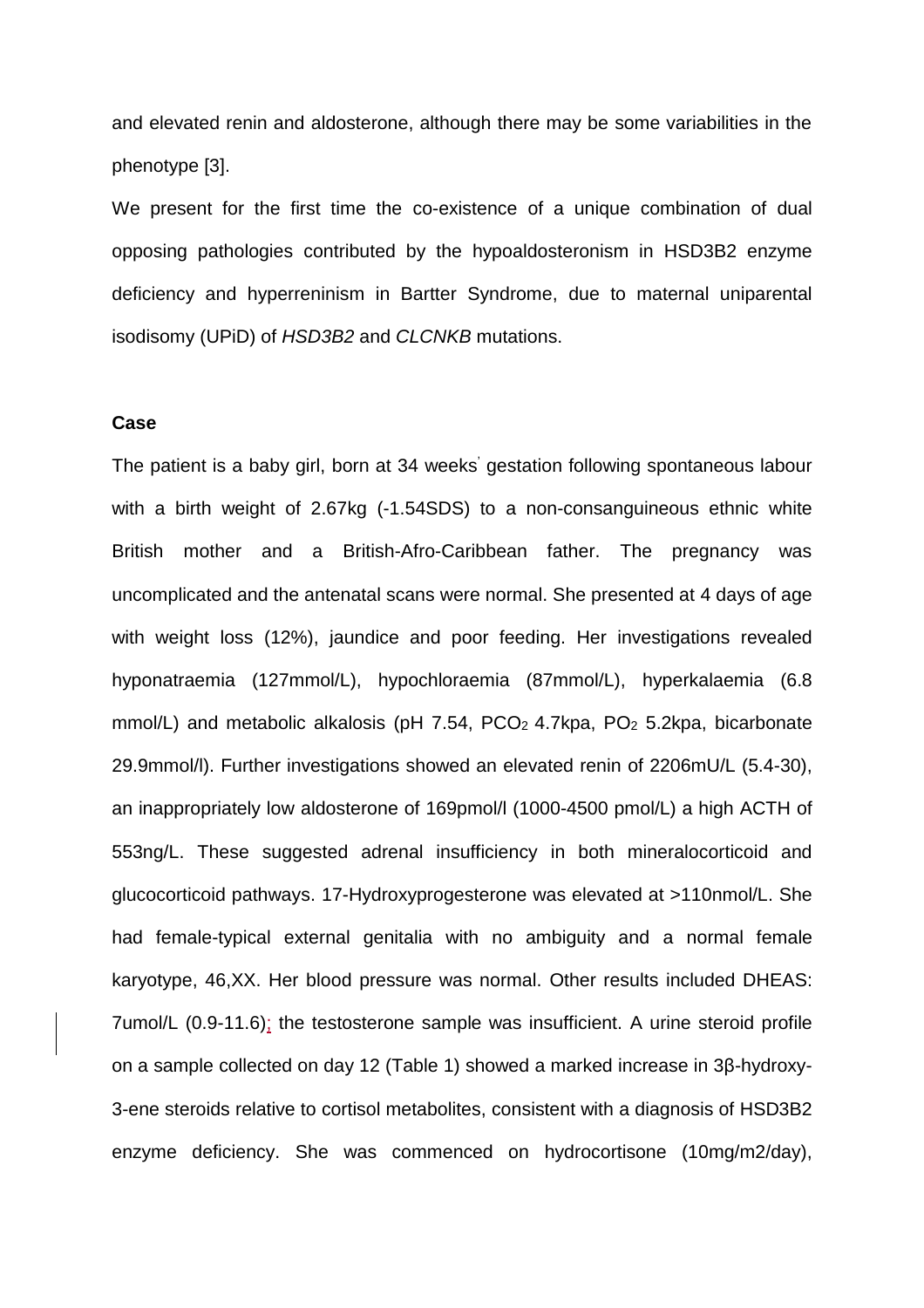fludrocortisone and sodium chloride supplements. Samples collected at 14 months while receiving maintenance hydrocortisone in conjunction with a synacthen test showed the expected predominance of pregnenetriol, the major metabolite of 17 hydroxypregnenolone. Table 1 compares values before and after synacthen and with published values to illustrate the differentiation from 21-hydroxylase deficiency, further discussed below. This was subsequently confirmed by sequencing of *HSD3B2*, which revealed an apparently homozygous *HSD3B2* mutation [c.745C>T, p. Arg249\*]. This mutation is not listed in ClinVar but the heterozygote allele is listed in gnomAD. As this a nonsense mutation, this will be expected to result in saltwasting as there will be no residual enzyme activity. Despite increasing the dose of fludrocortisone (maximum dose of 225mcg/m<sup>2</sup>/day) the plasma renin concentration persistently remained more than 500mU/L (5.4-30). However, she started to develop persistent hypokalaemia as well as ongoing hypochloraemia and metabolic alkalosis. Due to the persistence of the hypokalaemic alkalosis, the dose of fludrocortisone was gradually weaned, but despite this she remained hypokalaemic with her plasma potassium concentrations consistently below 3mmol/L and plasma renin concentration increasing to a maximum of 15,795mU/L. Potassium supplements were commenced (2.5mmol/kg/day) without much improvement of the plasma potassium concentration. A blood and urine electrolyte profile after withholding her fludrocortisone for 36 hours and sodium and potassium supplements for 24 hours with close monitoring of blood pressure and volume status showed persistence and worsening of hypokalaemia (2.5mmol/L). The fractional excretion (FE) of Na was 0.9%, FE of K 19%, FE of Cl 0.8%, and the transtubular potassium gradient (TTKG) was 9.1, suggestive of renal potassium wasting in the collecting duct, usually mediated by aldosterone. Due to the unusual electrolyte constellation with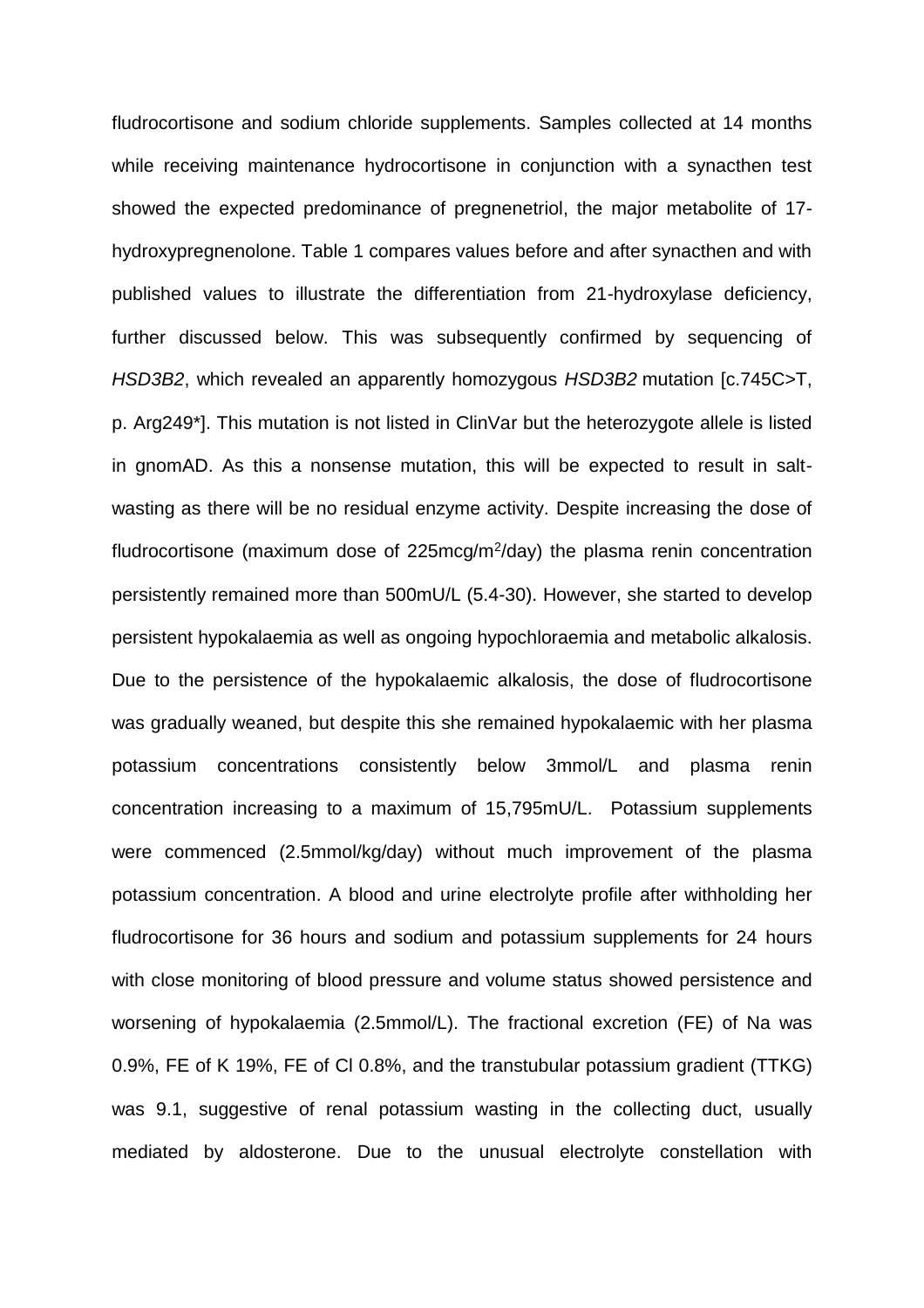hypokalaemic, hypochloraemic metabolic alkalosis in the background of an underlying mineralocorticoid deficiency, an underlying tubulopathy was suspected. Screening of 37 genes associated with tubulopathy (Tubulopathy Next Generation Sequencing panel) identified a homozygous deletion from exon 1 to 19 of *CLCNKB*  consistent with a diagnosis of Bartter syndrome type 3 [4].

Parental genetic testing showed that the mother was heterozygous for both the mutations in *HSD3B2* and *CLCNKB* and the father did not carry any mutation in these 2 genes. The co-existence of two rare recessive conditions due to homozygous mutations in a child of mixed-race parents raised the possibility of uniparental isodisomy (UPiD). Single Nucleotide Polymorphism (SNP) microarray analysis confirmed two segments of homozygosity on chromosome 1 (1p36.2 to p32.2 and 1p12 to 1q31.1) of maternal ancestry, encompassing both *HSD3B2* and *CLCKNB*.

The patient is currently 6 years old and is managed with high doses of oral sodium (16mmol/kg/day) and potassium supplements (6.5mmol/kg/day), hydrocortisone (8mg/m<sup>2</sup> /day), fludrocortisone (60mcg/day) and indomethacin (9mg three times daily). Her height is 113cm (-0.57 SDS) and weight is 18.3kg (-0.26SDS). Her initial clinical course was complicated by recurrent admissions secondary to severe electrolyte imbalance. Developmentally, she has slight speech and motor delay which are improving. There have been no concerns with her cognition. Her height SDS continues to show improvement with the current treatment (Figure 1).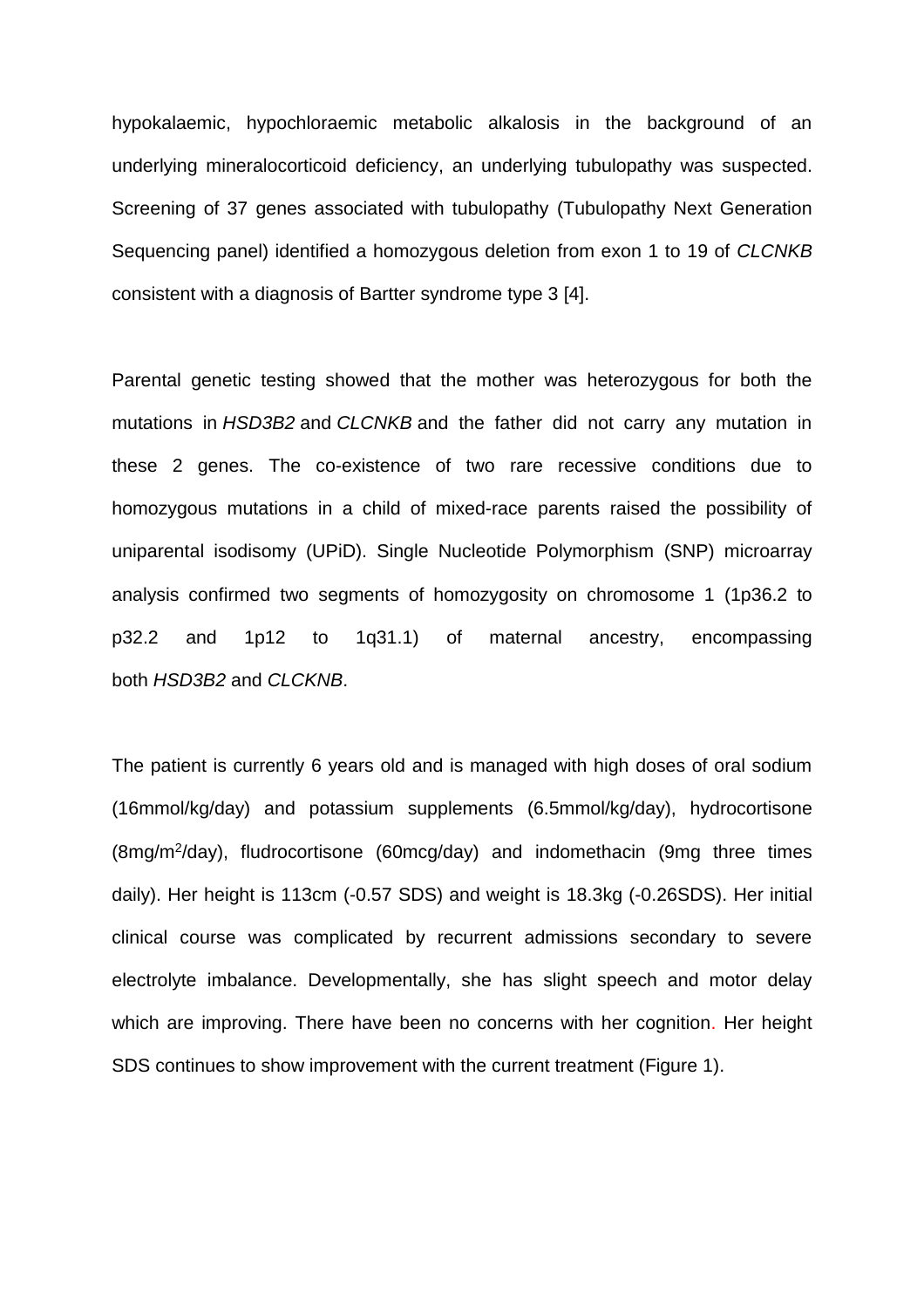#### **Discussion**

The combination of two rare, recessively inherited disorders in the same patient, with a background of non-consanguinity is extremely rare, which raised the suspicion of UPiD. Uniparental disomy (UPD) occurs when two copies of a given genomic region are derived from a single parent. Gamete complementation and trisomic zygote rescue are two of the mechanisms implicated [5]. UPD can occur as heterodisomy, when the segments coming from the single parent are different (meiosis stage I error) or isodisomy (UPiD), in which two identical segments from one parental homologue are present (meiosis stage II error) [5]. A recent study of the prevalence of UPD, using computational detection of DNA segments that were identical by descent and runs of homozygosity, estimated the incidence to be approx. 1 in 2000 births. This was nearly twice the frequency previously thought [6]. A consequence of UPiD is that it allows two copies of a recessive mutation to be transmitted from a heterozygous carrier parent to the child in whom the mutation will be present in the homozygous state [5]. Isodisomy is a very rare cause of CAH due to 21-hydroxylase deficiency [7] but has been also reported in single families with CAH due to deficiencies of 11B-hydroxylase and 3B-hydroxysteroid dehydrogenase [8]. The latter was due to a complete isodisomy of chromosome 1 unmasking a deleterious missense mutation [9].

The hallmark of Bartter syndrome is hypokalemic, hypochloraemic metabolic alkalosis associated with high plasma renin activity and high aldosterone, while CAH due to *HSD3B2* enzyme deficiency typically presents with hyponatremia and hyperkalaemia associated with high plasma renin activity and low aldosterone. Our patient's initial investigations at presentation showed a sodium of 127mmol/l and potassium of 6.8mmol/l yet, interestingly, she had alkalosis (pH 7.54, PCO<sup>2</sup> 4.7kpa,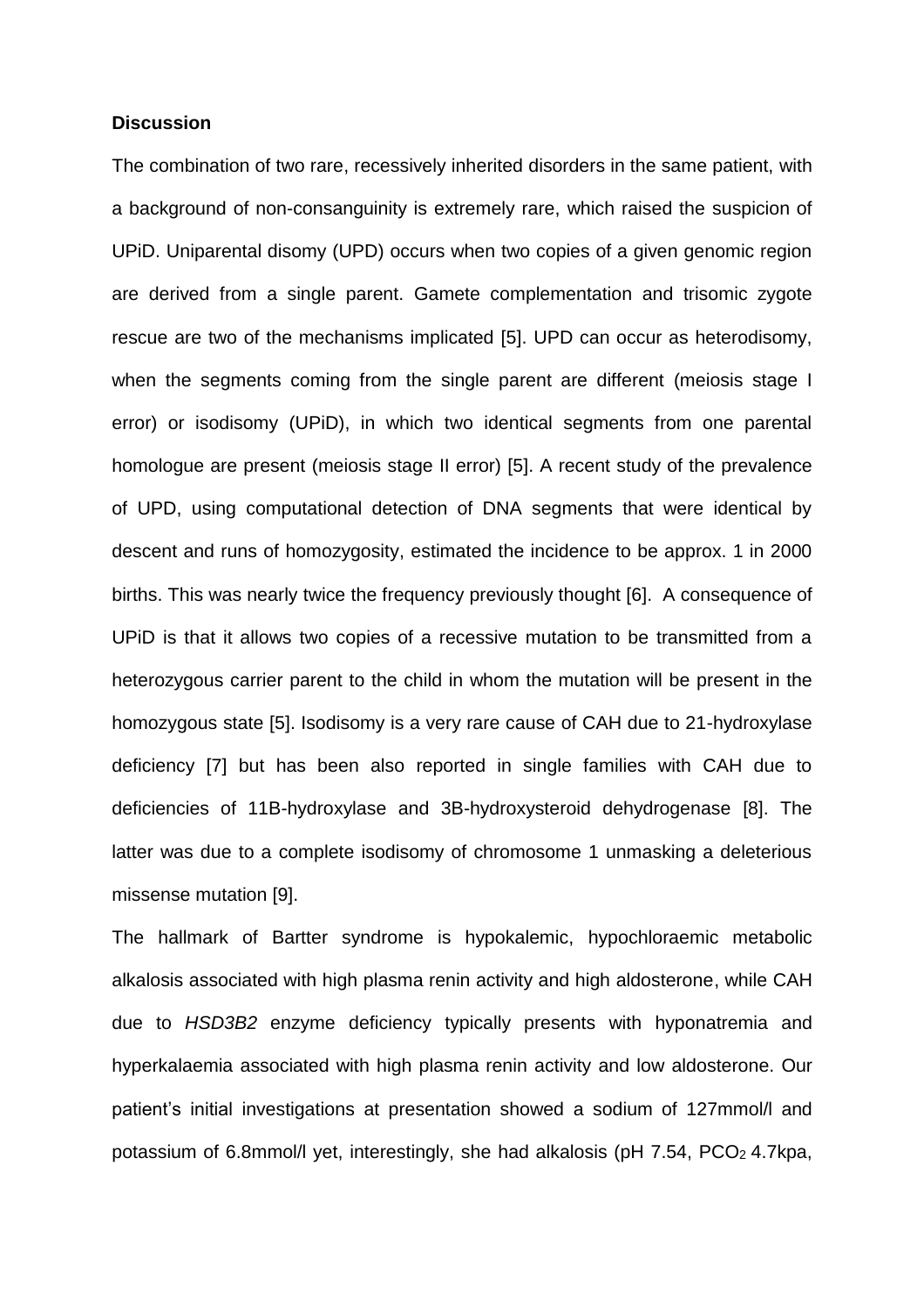PO<sup>2</sup> 5.2kpa, bicarbonate 29.9mmol/l), indicating an uncoupling of acid base homeostasis from sodium and potassium homeostasis. Elevated FE of Cl (>0.5%) was consistent with chronic salt wasting [10]. FE of Na was normal but this is to be expected with salt wasting disorders in steady state, since persistent salt wasting is incompatible with life and thus other reabsorptive pathways compensate to some degree. The TAL is usually not an important site of tubular H<sup>+</sup> secretion, as this is predominantly mediated in the collecting duct. However, the situation may change when salt reabsorption in the TAL is impaired. Experiments studying the mechanism of furosemide-induced urinary acidification in murine medullary TAL have shown that this drug triggered a substantial drop in intracellular Na+ concentration, increasing the driving force for the Na<sup>+</sup>/H<sup>+</sup> exchanger (NHE3), resulting in urinary acidification [11]. Thus, with blocked salt reabsorption through NKCC2 (Na-K-Cl cotransporter) in the TAL, NHE3 comes to the forefront and reabsorbs Na in exchange for protons, which could explain the metabolic alkalosis in our patient [12]. While in our patient Bartter syndrome is caused by impaired function of the chloride channel CLCNKB, this indirectly affects NKCC2 because of the increased intracellular chloride concentration [13]

The patient subsequently developed persistent hypokalaemia, initially thought to be due to over replacement of fludrocortisone. Yet, while weaning of the medication resulted in a significant increase in the plasma renin concentration there was no improvement in the plasma potassium concentration, suggestive of a possible tubulopathy. Fludrocortisone promotes sodium reabsorption by causing the secretion of hydrogen and potassium in the collecting ducts. The administration of fludrocortisone, in our patient, to supplement the lack of mineralocorticoid due to the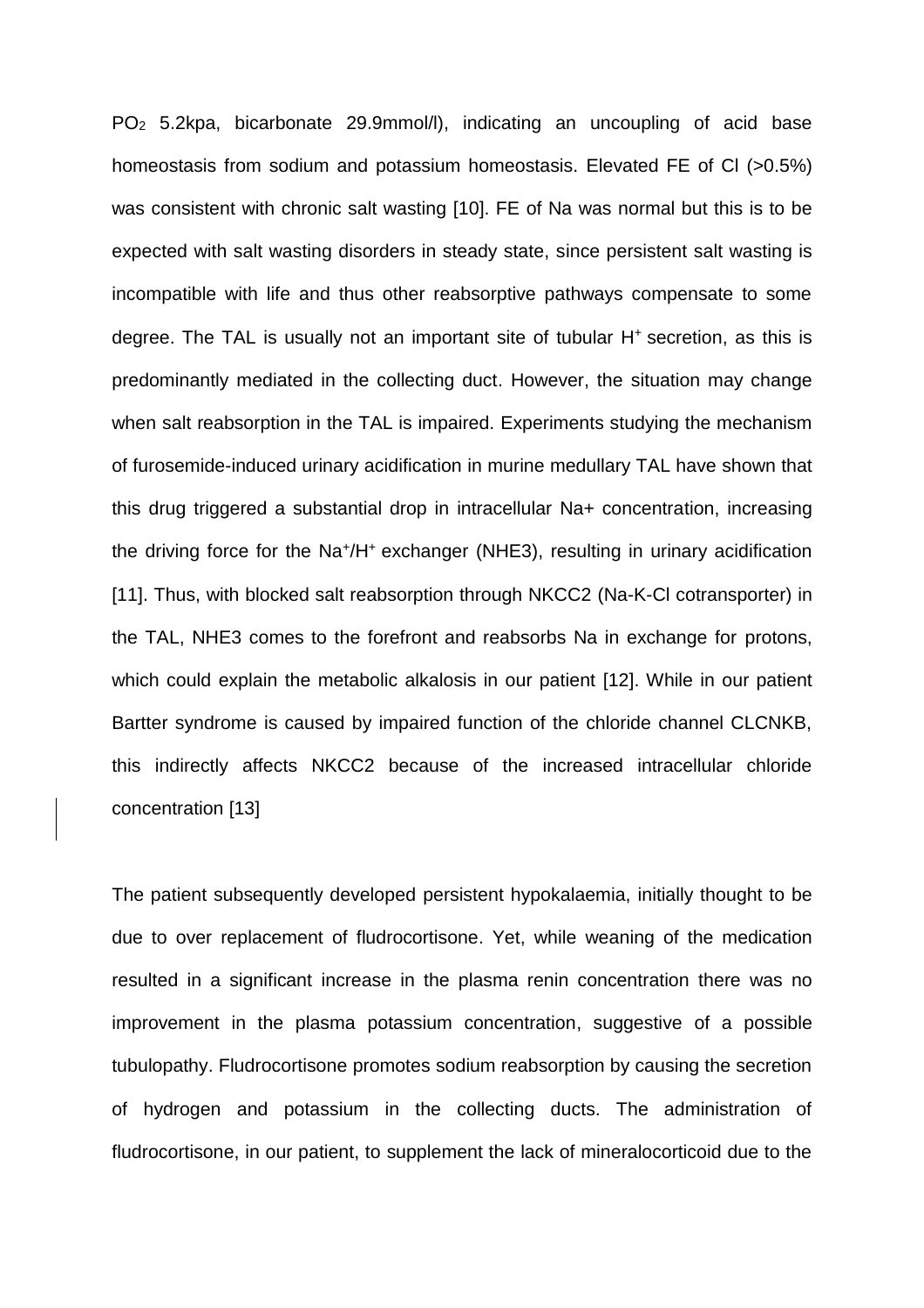co-existing CAH, was probably contributing to the persistence of the hypokalemic alkalosis, although these abnormalities persisted even when fludrocortisone was withheld for up to 36 hours. The exact mechanism of the apparent excess mineralocorticoid activity thought to be driving the persistent hypokalemic alkalosis in our patient is not entirely clear and challenges our current understanding of mineralocorticoid physiology.

We have located two reports of co-presentation of CAH and Bartter syndrome. Both are based on biochemistry and not genotyping. Both feature increased renin and aldosterone, so the mineralocorticoid pathway appears not to be impaired, in contrast to our case. Yabe et al. [14] interpret their serum steroid data on a female patient presenting at 17y with short stature, primary amenorrhoea and episodes of salt craving as consistent with 21-hydroxylase deficiency, but 3β-hydroxysteroid dehydrogenase deficiency appears more likely: the ratios of pairs of 3β-hydroxy-5 ene steroids over 3-oxo-4-ene steroids DHEA/androstenedione, pregnenediol/pregnanediol and 17-hydroxypregnenolone/17-hydroxyprogesterone are 4.5, 8.1 & 9.0 respectively. Dexamethasone suppressed the marker steroids but not aldosterone. Hypokalaemia persisted and fractional calcium reabsorption was diminished. Hussain et al. [15] describe a male neonate with vomiting and dehydration. There was marked hypokalaemia, hyponatraemia, hypocalcaemia and metabolic alkalosis. After discharge on indomethacin and potassium supplements, he returned with further vomiting and dehydration. Elevated 17-hydroxyprogesterone and ACTH identified 21-hydroxylase deficiency; he improved on hydrocortisone.

In the newborn period, definitive diagnosis of HSD3B2 deficiency by urine steroid profile is difficult because the most diagnostic marker, pregnenetriol, derived from 17-hydroxypregnenolone, is at a relatively low level at this time. A marked increase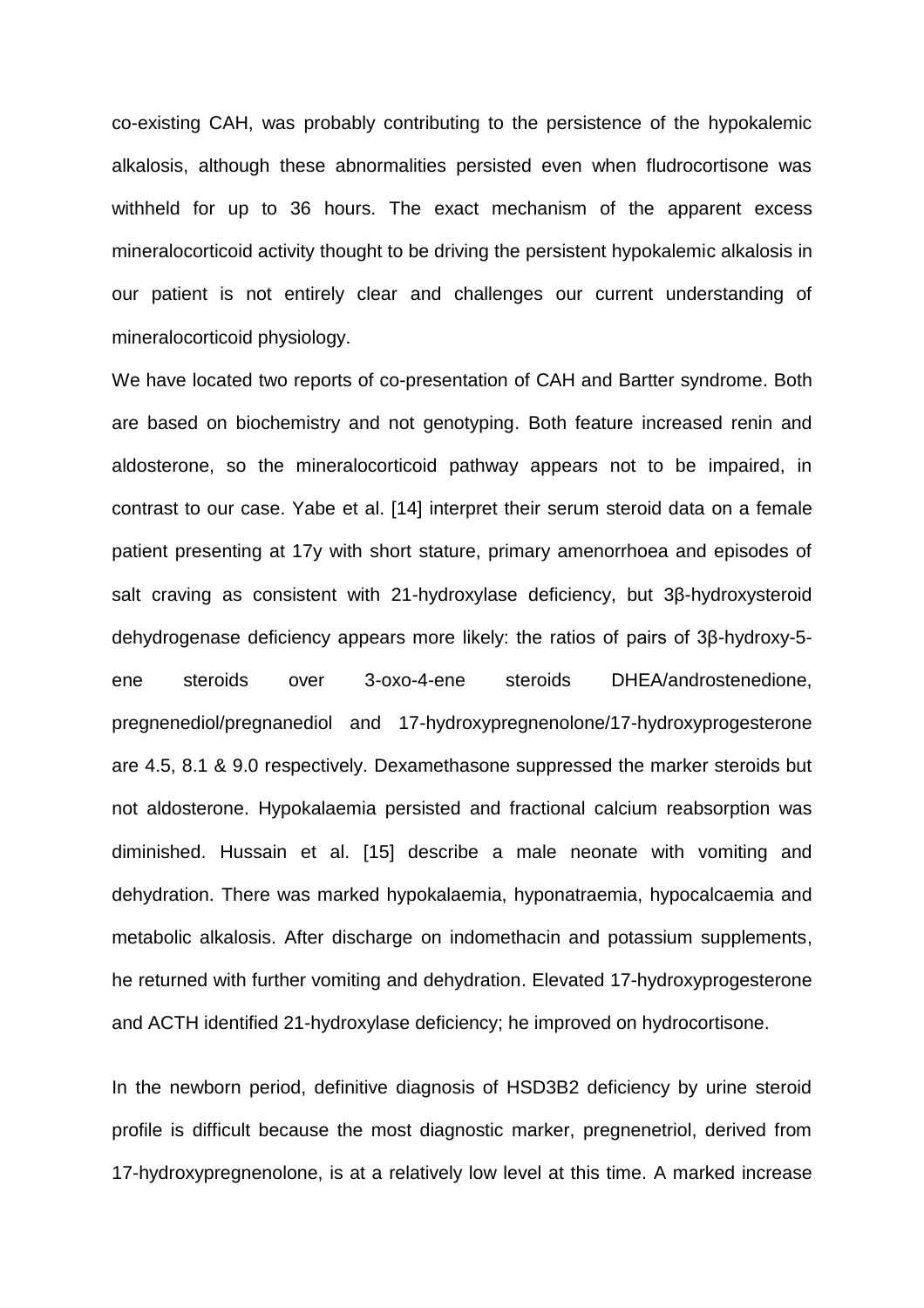of DHEA metabolites relative to cortisol metabolites is the best pointer and this was present (Table 1). Prematurity can give rise to a similar pattern and the emergence of pregnenetriol is also delayed. The increased 17-hydroxyprogesterone (>110nmol/L) is explained by peripheral conversion of 17-hydroxypregnenolone by HSD3B1 isoenzyme. This can lead to an erroneous identification of 21-hydroxylase deficiency [16] but this disorder is readily ruled in or out by urine profiling. This distinction can be made using steroid metabolite ratios [16] and these are included in Table 1. The relevant metabolites for ratio calculation were not detectable in the 12 day sample; in the later samples, most of the cortisol metabolites will have been derived from the maintenance hydrocortisone being given, so this will have diminished the ratios calculated over cortisol metabolites. Each of the 17 hydroxyprogesterone metabolites are elevated, but not to the degree seen in 21 hydroxylase deficiency, while pregnenetriol shows a much greater degree of increase, which is greatly enhanced after synacthen. Excretion of 11 oxopregnanetriol, the major metabolite of 21-deoxycortisol, is relatively much lower than in 21-hydroxylase deficiency. 21-Deoxycortisol is generated by intra-adrenal 11B-hydroxylation of excess 17-hydroxyprogesterone, so is not found in excess in HSD3B2 deficiency because the 17-hydroxyprogesterone has a peripheral origin [16].

 Diagnosis of HSD3B2 deficiency can also be made by measurement of 17 hydroxypregnenolone following ACTH stimulation [16]. Assays for this steroid and also 21-deoxycortisol are not widely available, but serum panelling by LC-MS/MS can provide simultaneous analysis of these and all the other intermediates useful in distinction of forms of CAH [17].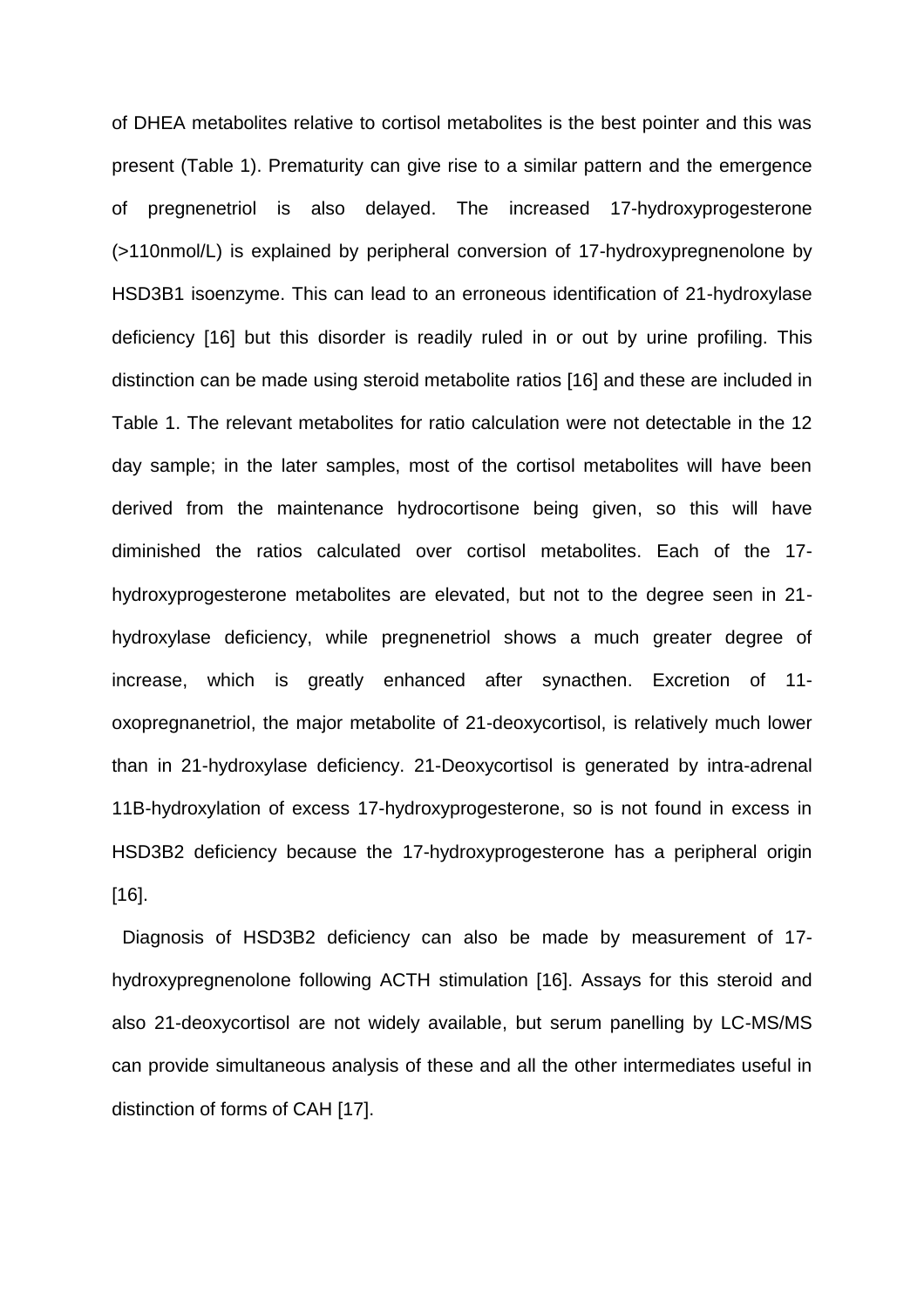The linear growth in our patient was poor initially but has subsequently improved (Figure 1).There have been reports from the literature of associated growth hormone (GH) deficiency in children with Bartter syndrome [18,19]. Studies have shown low serum GH and IGF-1 concentrations in potassium-depleted rats and administration of GH does not stimulate longitudinal growth in them without the correction of the hypokalaemia [20,21,22] In addition, abnormalities of the maturation of chondrocytes have been demonstrated in potassium-depleted rats, which did not improve with exogenous GH administration in a hypokalaemic state [23]. As the linear growth in our patient is improving, there are no current concerns about GH deficiency.

#### **Conclusion**

The identification of a homozygous rare mutation in an offspring of nonconsanguineous parents, especially of different ancestral background should raise the suspicion of uniparental isodisomy. Despite identifying the genetic cause, hypokalemic alkalosis, the biochemical fingerprint of hyperaldosteronism in a child with CAH challenges our current understanding of mineralocorticoid-mediated effects in the collecting duct.

## **Acknowledgement:**

We would like to acknowledge Julia Oakley for her contributions to the manuscript.

## **Statement of Ethics:**

A written and informed consent has been obtained from the parents for publication of this case report

## **Disclosure Statement:**

The authors have no conflicts of interest to declare.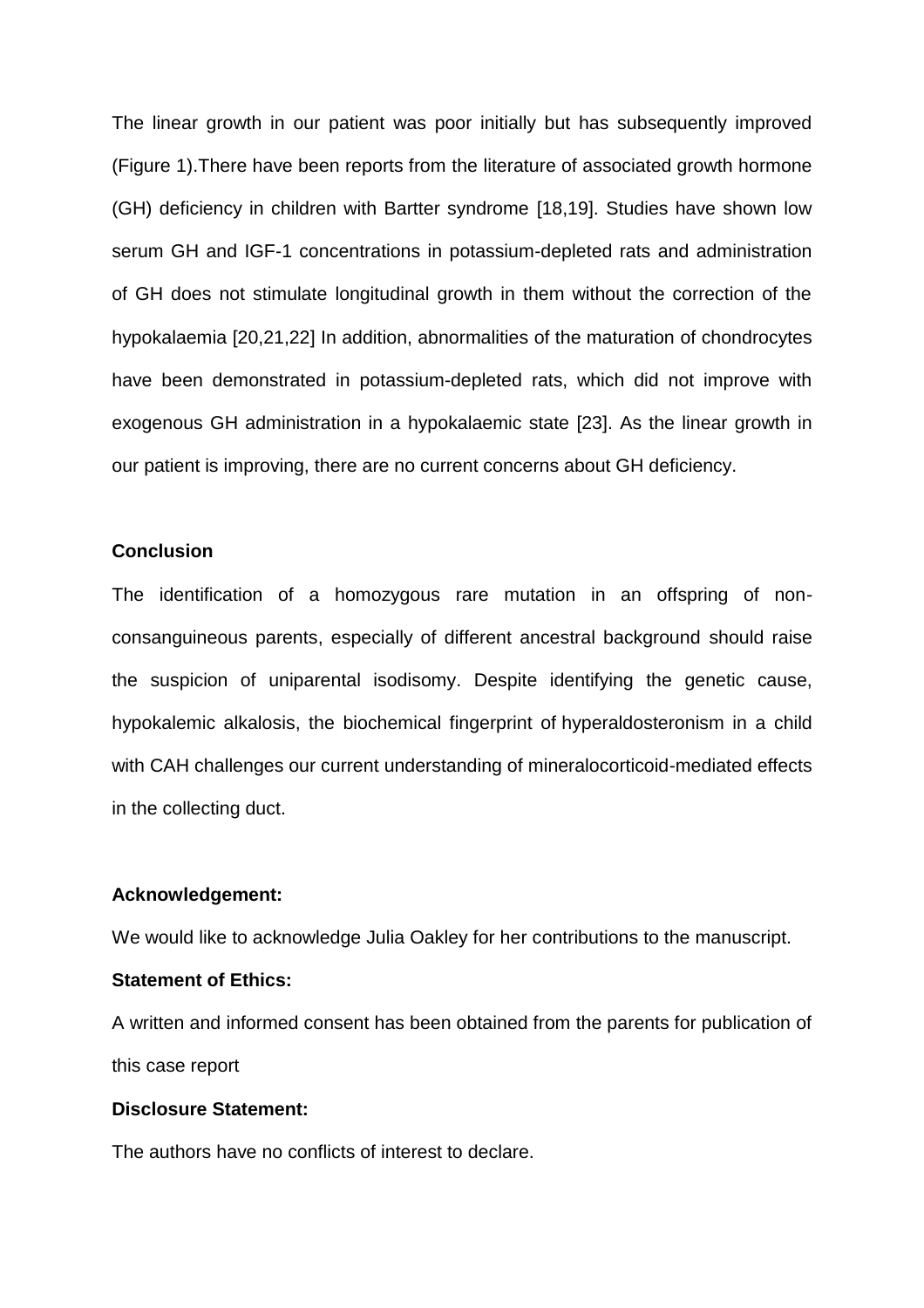## **Funding sources:** None

**Author contributions:** DG prepared the manuscript and edited the subsequent revisions. DB, CD, JA, NT,GR, HM, SS and MA were involved in the clinical management of the patient and contributed to revisions of the manuscript at various stages. All authors have approved the final version of the manuscript.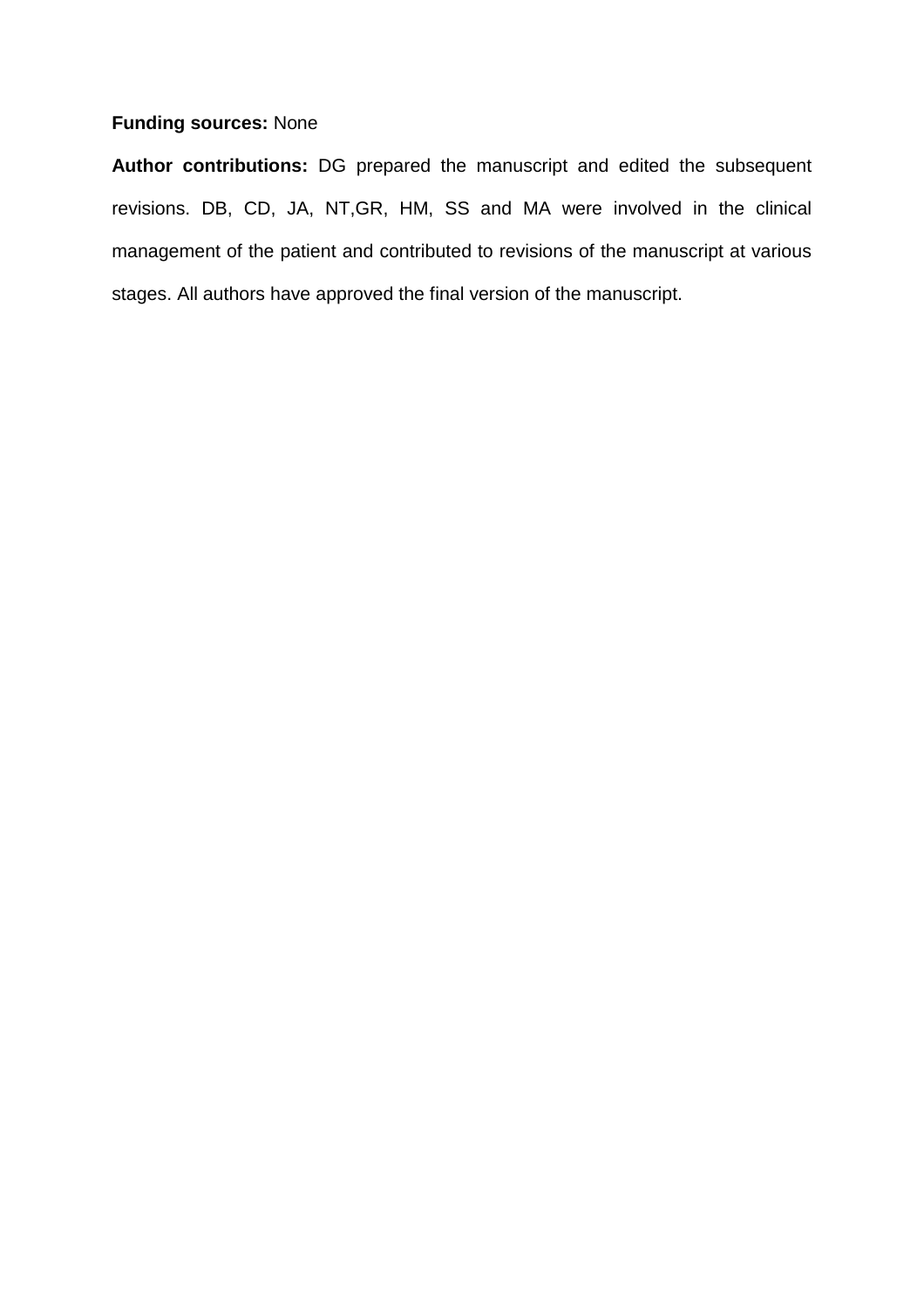#### **References**

- 1. Miller W L, Auchus R J. The molecular biology, biochemistry and physiology of human steroidogenesis and its disorders. Endocr Rev. 2011 Feb;32(1):81-151.
- 2. Simard J, Moisan AM, Morel Y. Congenital adrenal hyperplasia due to 3betahydroxysteroid dehydrogenase/Delta(5)-Delta(4) isomerase deficiency. Semin Reprod Med. 2002 Aug; 20(3):255-76.
- 3. Kleta R, Bockenhauer D Salt-Losing Tubulopathies in Children: What's New, What's Controversial? J Am Soc Nephrol. 2018 Mar;29(3):727-39
- 4. [Ashton EJ,](https://www.ncbi.nlm.nih.gov/pubmed/?term=Ashton%20EJ%5BAuthor%5D&cauthor=true&cauthor_uid=29398133) [Legrand A,](https://www.ncbi.nlm.nih.gov/pubmed/?term=Legrand%20A%5BAuthor%5D&cauthor=true&cauthor_uid=29398133) [Benoit V,](https://www.ncbi.nlm.nih.gov/pubmed/?term=Benoit%20V%5BAuthor%5D&cauthor=true&cauthor_uid=29398133) [Roncelin I,](https://www.ncbi.nlm.nih.gov/pubmed/?term=Roncelin%20I%5BAuthor%5D&cauthor=true&cauthor_uid=29398133) [Venisse A,](https://www.ncbi.nlm.nih.gov/pubmed/?term=Venisse%20A%5BAuthor%5D&cauthor=true&cauthor_uid=29398133) [Zennaro MC](https://www.ncbi.nlm.nih.gov/pubmed/?term=Zennaro%20MC%5BAuthor%5D&cauthor=true&cauthor_uid=29398133) et al. Simultaneous sequencing of 37 genes identified causative mutations in the majority of children with renal tubulopathies. Kidney Int. 2018 Apr;93(4):961-7.
- 5. Robinson WP. Mechanisms leading to uniparental disomy and their clinical consequences. Bioessays. 2000 May; 22(5):452-9.
- 6. [Nakka P,](https://www.ncbi.nlm.nih.gov/pubmed/?term=Nakka%20P%5BAuthor%5D&cauthor=true&cauthor_uid=31607426) [Pattillo Smith S,](https://www.ncbi.nlm.nih.gov/pubmed/?term=Pattillo%20Smith%20S%5BAuthor%5D&cauthor=true&cauthor_uid=31607426) [O'Donnell-Luria AH,](https://www.ncbi.nlm.nih.gov/pubmed/?term=O%27Donnell-Luria%20AH%5BAuthor%5D&cauthor=true&cauthor_uid=31607426) [McManus KF;](https://www.ncbi.nlm.nih.gov/pubmed/?term=McManus%20KF%5BAuthor%5D&cauthor=true&cauthor_uid=31607426) [23andMe Research](https://www.ncbi.nlm.nih.gov/pubmed/?term=23andMe%20Research%20Team%5BCorporate%20Author%5D)  [Team,](https://www.ncbi.nlm.nih.gov/pubmed/?term=23andMe%20Research%20Team%5BCorporate%20Author%5D) [Mountain JL,](https://www.ncbi.nlm.nih.gov/pubmed/?term=Mountain%20JL%5BAuthor%5D&cauthor=true&cauthor_uid=31607426) [Ramachandran S,](https://www.ncbi.nlm.nih.gov/pubmed/?term=Ramachandran%20S%5BAuthor%5D&cauthor=true&cauthor_uid=31607426) [Sathirapongsasuti JF.](https://www.ncbi.nlm.nih.gov/pubmed/?term=Sathirapongsasuti%20JF%5BAuthor%5D&cauthor=true&cauthor_uid=31607426) Characterization of Prevalence and Health Consequences of Uniparental Disomy in Four Million Individuals from the General Population. Am J Hum Genet. 2019 Nov 7;105(5):921- 932.
- 7. Pignatelli D, Carvalho BL, Palmeiro A, Barros A, Guerreiro SG, Maçut D The Complexities in genotyping of congenital adrenal hyperplasia: 21-hydroxylase deficiency. Front Endocrinol (Lausanne) 2019 Jul;10:432. doi: deficiency. Front Endocrinol (Lausanne) 2019 Jul;10:432. doi: 10.3389/fendo.2019.00432. eCollection 2019.
- 8. Matsubara K, Kagami M, Fukami M Uniparental disomy as a cause of pediatric endocrine disorders. Clin Pediatr Endrocrinol 2018 Jul;27(3)113-21
- 9. Panzer K, Ekhaguare OA, Darbro B, Cook J, Schelochkov OA Uniparental isodisomy of chromosome 1 unmasking an autosomal recessive 3-beta hydroxysteroid dehydrogenase type II-related congenital adrenal hyperplasia. J Clin Res Pediatr Endocrinol 2017 Jan;9(1):70-3
- 10. Walsh, PR, Tse, Y, Ashton, E, Iancu, D, Jenkins, L, Bienias, M, Kleta, R, Van't Hoff, W, Bockenhauer, D: Clinical and diagnostic features of Bartter and Gitelman syndromes. *Clin Kidney J,* 11**:** 302-309, 2018
- 11. de Bruijn PI, Larsen CK, Frische S, Himmerkus N, Praetorius HA, Bleich M, et al. Furosemide-induced urinary acidification is caused by pronounced H+ secretion in the thick ascending limb. Am J Physiol Renal Physiol.2015 Jul ;309(2):F146-53.
- 12. [Ponce-Coria J,](https://www.ncbi.nlm.nih.gov/pubmed/?term=Ponce-Coria%20J%5BAuthor%5D&cauthor=true&cauthor_uid=18550832) [San-Cristobal P,](https://www.ncbi.nlm.nih.gov/pubmed/?term=San-Cristobal%20P%5BAuthor%5D&cauthor=true&cauthor_uid=18550832) [Kahle KT,](https://www.ncbi.nlm.nih.gov/pubmed/?term=Kahle%20KT%5BAuthor%5D&cauthor=true&cauthor_uid=18550832)Vazquez N, [Pacheco-Alvarez D,](https://www.ncbi.nlm.nih.gov/pubmed/?term=Pacheco-Alvarez%20D%5BAuthor%5D&cauthor=true&cauthor_uid=18550832) de Los Heros et al. Regulation of NKCC2 by a chloride-sensing mechanism involving the WNK3 and SPAK kinases. Proc Natl Acad Sci U S A. 2008 Jun ;105(24):8458-63.
- 13. Jeandron DD, Sahakitrungruang T. A novel homozygous Q334X mutation in the HSD3B2 gene causing classic 3β-hydroxysteroid dehydrogenase deficiency: an unexpected diagnosis after a positive newborn screen for 21-hydroxylase deficiency. Horm Res Paediatr. 2012 Feb; 77(5):334-8.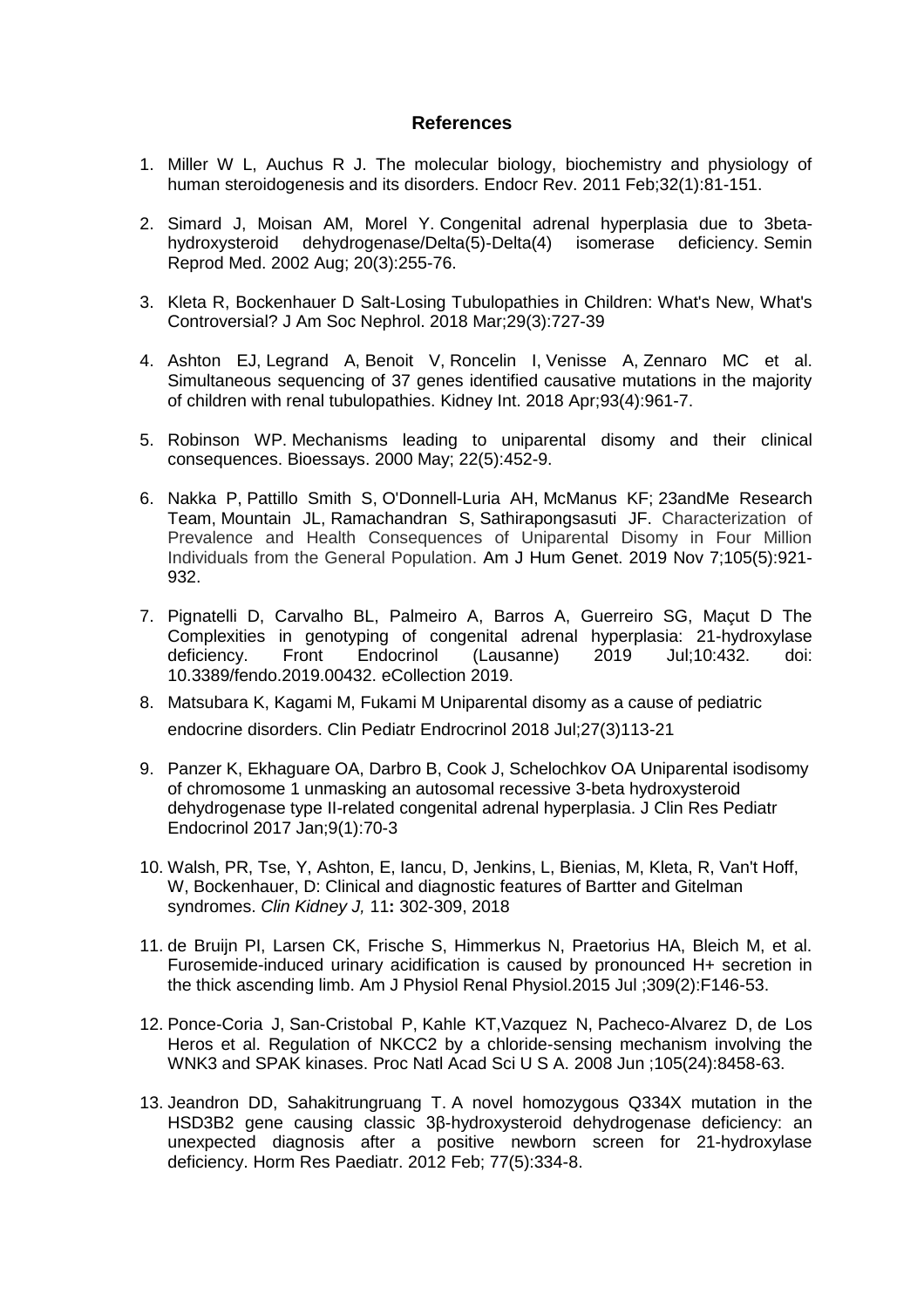- 14. [Yabe R,](https://www.ncbi.nlm.nih.gov/pubmed/?term=Yabe%20R%255BAuthor%255D&cauthor=true&cauthor_uid=3491009) [Mizuno K,](https://www.ncbi.nlm.nih.gov/pubmed/?term=Mizuno%20K%255BAuthor%255D&cauthor=true&cauthor_uid=3491009) [Ojima M,](https://www.ncbi.nlm.nih.gov/pubmed/?term=Ojima%20M%255BAuthor%255D&cauthor=true&cauthor_uid=3491009) [Ogawa S,](https://www.ncbi.nlm.nih.gov/pubmed/?term=Ogawa%20S%255BAuthor%255D&cauthor=true&cauthor_uid=3491009) [Hashimoto S,](https://www.ncbi.nlm.nih.gov/pubmed/?term=Hashimoto%20S%255BAuthor%255D&cauthor=true&cauthor_uid=3491009) [Kunii N,](https://www.ncbi.nlm.nih.gov/pubmed/?term=Kunii%20N%255BAuthor%255D&cauthor=true&cauthor_uid=3491009) [Kishino K,](https://www.ncbi.nlm.nih.gov/pubmed/?term=Kishino%20K%255BAuthor%255D&cauthor=true&cauthor_uid=3491009) [Tani](https://www.ncbi.nlm.nih.gov/pubmed/?term=Tani%20M%255BAuthor%255D&cauthor=true&cauthor_uid=3491009)  [M,](https://www.ncbi.nlm.nih.gov/pubmed/?term=Tani%20M%255BAuthor%255D&cauthor=true&cauthor_uid=3491009) [Niimura S,](https://www.ncbi.nlm.nih.gov/pubmed/?term=Niimura%20S%255BAuthor%255D&cauthor=true&cauthor_uid=3491009) [Watari H,](https://www.ncbi.nlm.nih.gov/pubmed/?term=Watari%20H%255BAuthor%255D&cauthor=true&cauthor_uid=3491009) et al. A case of 21-hydroxylase deficiency and Bartter's syndrome associated with a balanced 6-9 translocation. [Nihon Naibunpi Gakkai](https://www.ncbi.nlm.nih.gov/pubmed/3491009)  [Zasshi.](https://www.ncbi.nlm.nih.gov/pubmed/3491009) 1986 Aug;62(8):843-56.
- 15. Hussain S Neonatal Bartter syndrome in association with congenital adrenal hyperplasia – a rare combination. J Pak Med Assoc 2016 May;66(5):612-4
- 16. Rumsby G. 3β-hydroxysteroid dehydrogenase/isomerase deficiency. In Disorders of Steroidogenesis. Guide to steroid profiling and biochemical diagnosis. Editors: G Rumsby and G M Woodward. Springer 2019
- 17. Caulfield MP, Lynn T, Gottschalk ME, Jones KL, Taylor NF, Malunowicz EM, Shackleton CH, Reitz RE, Fisher DA. The diagnosis of congenital adrenal hyperplasia in the newborn by gas chromatography/mass spectrometry analysis of random urine specimens. J Clin Endocrinol Metab 2002 Aug; 87(8):3682-90.
- 18. Buyukcelik M, Keskin M, Kilic BD, Kor Y, Balat A. Bartter syndrome and growth hormone deficiency: three cases. Pediatr Nephrol. 2012 Nov; 27(11):2145-8.
- 19. Adachi M, Tajima T, Muroya K, Asakura Y. Classic Bartter syndrome complicated with profound growth hormone deficiency: a case report. J Med Case Rep. 2013 Dec;7:283.
- 20. Flyvbjerg A, Dorup I, Everts ME, Orskov H. Evidence that potassium deficiency induces growth retardation through reduced circulating levels of growth hormone and insulin -like growth factor I. Metabolism 1991 Aug; 40(8):769–75
- 21. Dorup I, Flyvbjerg A. Effects of IGF-I infusion on growth and muscle Na (+)-K+ pump concentration in K (+)-deficient rats. Am J Physiol. 1993 May;264:E810–E5
- 22. Hochberg Z, Amit T, Flyvbjerg A, Dorup I Growth hormone (GH) receptor and GHbinding protein deficiency in the growth failure of potassium-depleted rats. J Endocrinol.1995 Nov; 147(2):253–8
- 23. Gil-Peña H, Garcia-Lopez E, Alvarez-Garcia O, Loredo V, Carbajo-Perez E, Ordoñez FA, et al. Alterations of growth plate and abnormal insulin-like growth factor I metabolism in growth-retarded hypokalemic rats: effect of growth hormone treatment. Am J Physiol Renal Physiol 2009 Sep; 297(3):F639–F45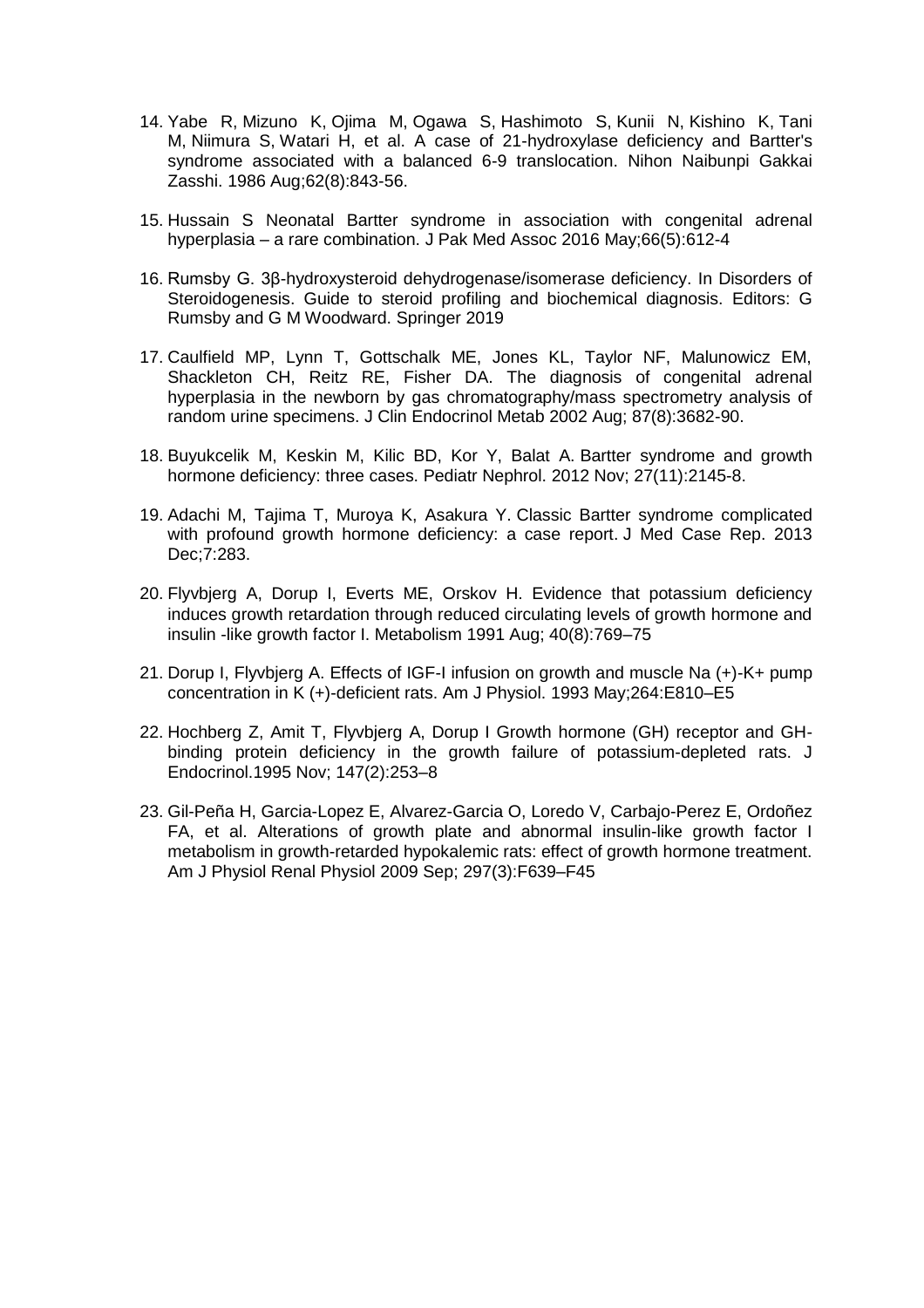| Steroid (ug/L/mmol creatinine)                  | 12 days | <b>Normal</b><br>mean | 1 <sub>V</sub> 2<br>months | 1 <sub>V</sub> 2<br>months    |                                   | Published [16]<br>Age 5-30 days           |                                 |
|-------------------------------------------------|---------|-----------------------|----------------------------|-------------------------------|-----------------------------------|-------------------------------------------|---------------------------------|
|                                                 |         |                       | baseline                   | 6 days<br>(Post<br>synacthen) | <b>Normal</b><br>Mean<br>$(n=15)$ | Cyp21<br><b>Def</b><br>(range<br>$n = 31$ | HSD3B2<br><b>Def</b><br>$(n=2)$ |
| <b>DHEA</b> metabolites                         | 2317    | 153                   | 472                        | 1647                          | 14                                |                                           |                                 |
| Cortisol metabolites (FM)                       | 13      | 35                    | 2110                       | 1416                          | 1831                              |                                           |                                 |
| 17-hydroxypregnanolone*                         |         |                       | 87                         | 175                           | 11                                |                                           |                                 |
| Pregnanetriol*                                  |         |                       | 430                        | 1715                          | 27                                |                                           |                                 |
| 11-Oxopregnanetriol*                            |         |                       | $\overline{2}$             | 12                            |                                   |                                           |                                 |
| Pregnenetriol+                                  |         |                       | 972                        | 8614                          | 12                                |                                           |                                 |
| Androstenedione metabolites                     |         |                       | 79                         | 183                           | 25                                |                                           |                                 |
|                                                 |         |                       |                            |                               |                                   |                                           |                                 |
| <b>Ratios</b>                                   |         |                       |                            |                               |                                   |                                           |                                 |
| 17-hydroxypregnanolone x 100/FM                 |         |                       | 4.1                        | 12.4                          | 0.6                               | 248-1470                                  | 75,224                          |
| Pregnanetriol x 100/FM                          |         |                       | 20.4                       | 121                           | 1.5                               | 77-1344                                   | 6,16                            |
| 11-Oxopregnanetriol x 100/FM                    |         |                       | 0.1                        | 0.8                           | 0.05                              | 83-961                                    | 5,8                             |
| Pregnenetriol x 100/FM                          |         |                       | 46.1                       | 608                           | 0.65                              | < 288                                     | 149,356                         |
| Pregnenetriol/11-oxopregnanetriol               |         |                       | 486                        | 718                           | 12                                | < 1.5                                     | 32,43                           |
| DHEA metabolites/cortisol metabolites           | 180     | 4                     | 0.2                        | 1.16                          | 0.008                             |                                           |                                 |
| DHEA metabolites/androstenedione<br>metabolites |         |                       | 5.9                        | 9.0                           | 0.6                               |                                           |                                 |

**Table 1.** Urinary steroid excretion by the patient. The following metabolites were included: DHEA metabolites: (12 days) 16αhydroxy DHEA, 16β-hydroxy DHEA, 16-oxoandrostenediol, androstenetriol, 15β,16α-dihydroxy DHEA, 16α,18-dihydroxy DHEA, 5-androstene-3β,15α,16α,17β-tetrol, 5-androstene-3β,15α,16β,17β-tetrol, 5-androstene-3β,15β,16α,17β-tetrol, 5 androstene-3β,16α,17β,18-tetrol; DHEA metabolites (1y 2mo): DHEA, 16α-hydroxy DHEA, androstenetriol, androstenediol-17α, androstenediol-17β; cortisol metabolites: (12 days) tetrahydrocortisol, α-cortolone, β-cortolone, 1β-hydroxytetrahydrocortisol, 1β-hydroxy-β-cortolone, 6α-hydroxytetrahydrocortisone, 6α-hydroxy-α-cortolone, 6α-hydroxy-β-cortolone; cortisol metabolites (1y 2mo): tetrahydrocortisone, α-cortolone, β-cortolone, tetrahydrocortisol, *allo*-tetrahydrocortisol, α-cortol, β-cortol; androstenedione metabolites: androsterone, aetiocholanolone. *\*:17-hydroxyprogesterone metabolites; +: 17 hydroxypregnenolone metabolite.*